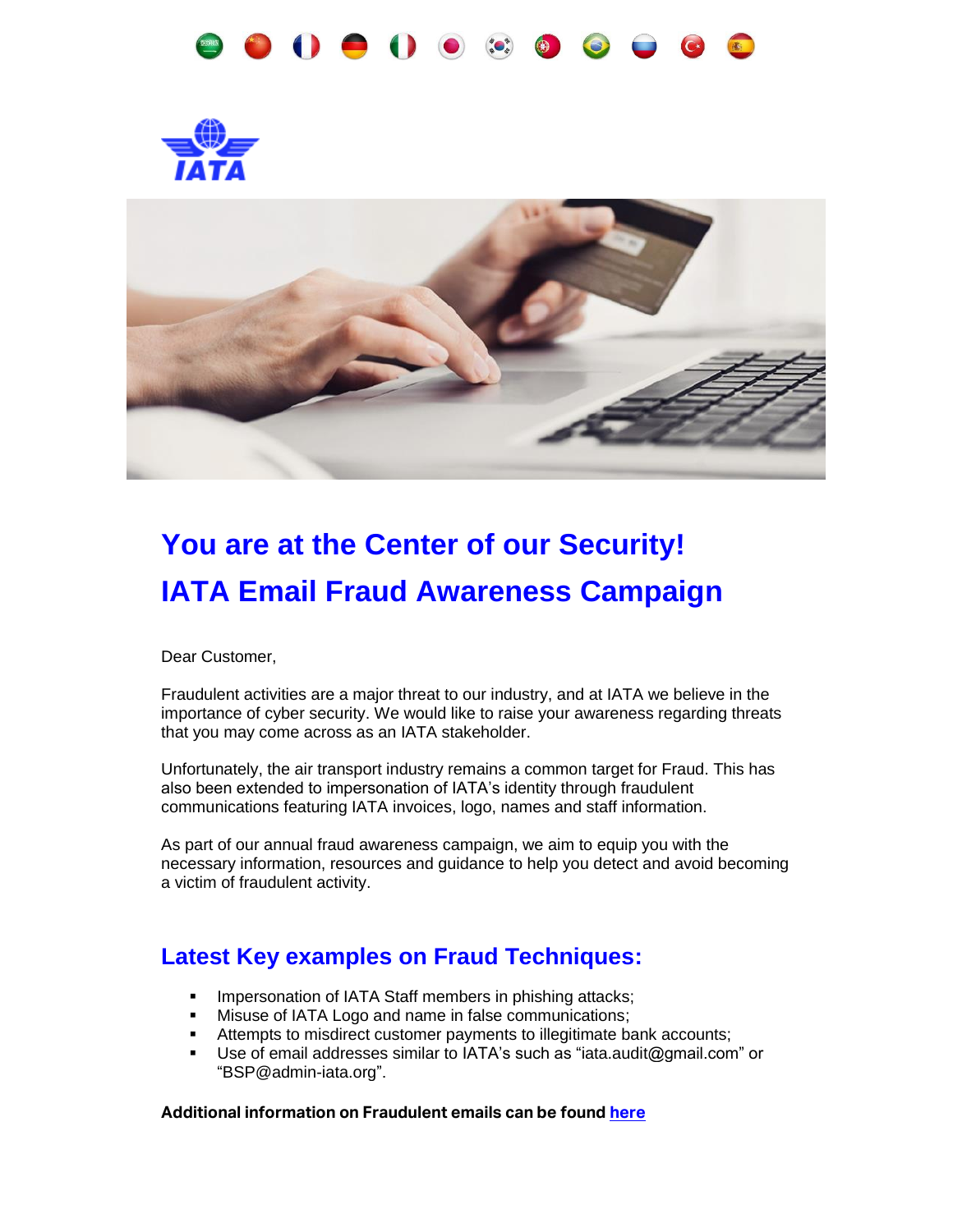## **Further Guidance Resources from IATA**

- 1. [IATA's Email & Website Fraud Protection](http://www.iata.org/fraud-prevention) remains your go-to repository for information that will help protect your organization against fraud related to IATA.
- 2. Additionally, to help strengthen your organization against **spam, spoofing<sup>1</sup> and phishing** attacks, we recommend implementing an email authentication protocol called "DMARC" [\(Domain-based Message Authentication, Reporting &](https://dmarc.org/)  [Conformance\)](https://dmarc.org/). IATA has this implemented since 2017, and any emails not compliant with DMARC will be blocked.
- 3. IATA is also leading the air transport industry on a number of fraud prevention activities, and more details can be found on the [IATA Website.](http://www.iata.org/ifp)

# **IATA's Support Channels**

As IATA takes any abuse of its identity very seriously, we encourage you to share it with colleagues in your organization. Particularly those who are responsible for settling supplier invoices and providing confidential information to IATA.

For further questions or support on fraudulent activities relating to IATA, please contact us using the correspondent channels as follows:

- **1. Email Fraud, Phishing, and Logo Misuse** [www.iata.org/fraud-prevention](https://www.iata.org/fraud-prevention) Email: [fraud.reporting@iata.org](mailto:fraud.reporting@iata.org)
- **2. Card and Loyalty Fraud** [www.iata.org/ifp](https://www.iata.org/ifp) Email: [IFP@iata.org](mailto:IFP@iata.org)

 $\overline{a}$ 

**Additionally, you can always direct any questions you have through our [IATA](http://www.iata.org/cs)  [Customer Portal.](http://www.iata.org/cs)**

**Here, for you,** International Air Transport Association (IATA)



 $1$  Email accounts that are masked, so that the email seems to have been sent from a genuine IATA address with the "@iata.org" domain name